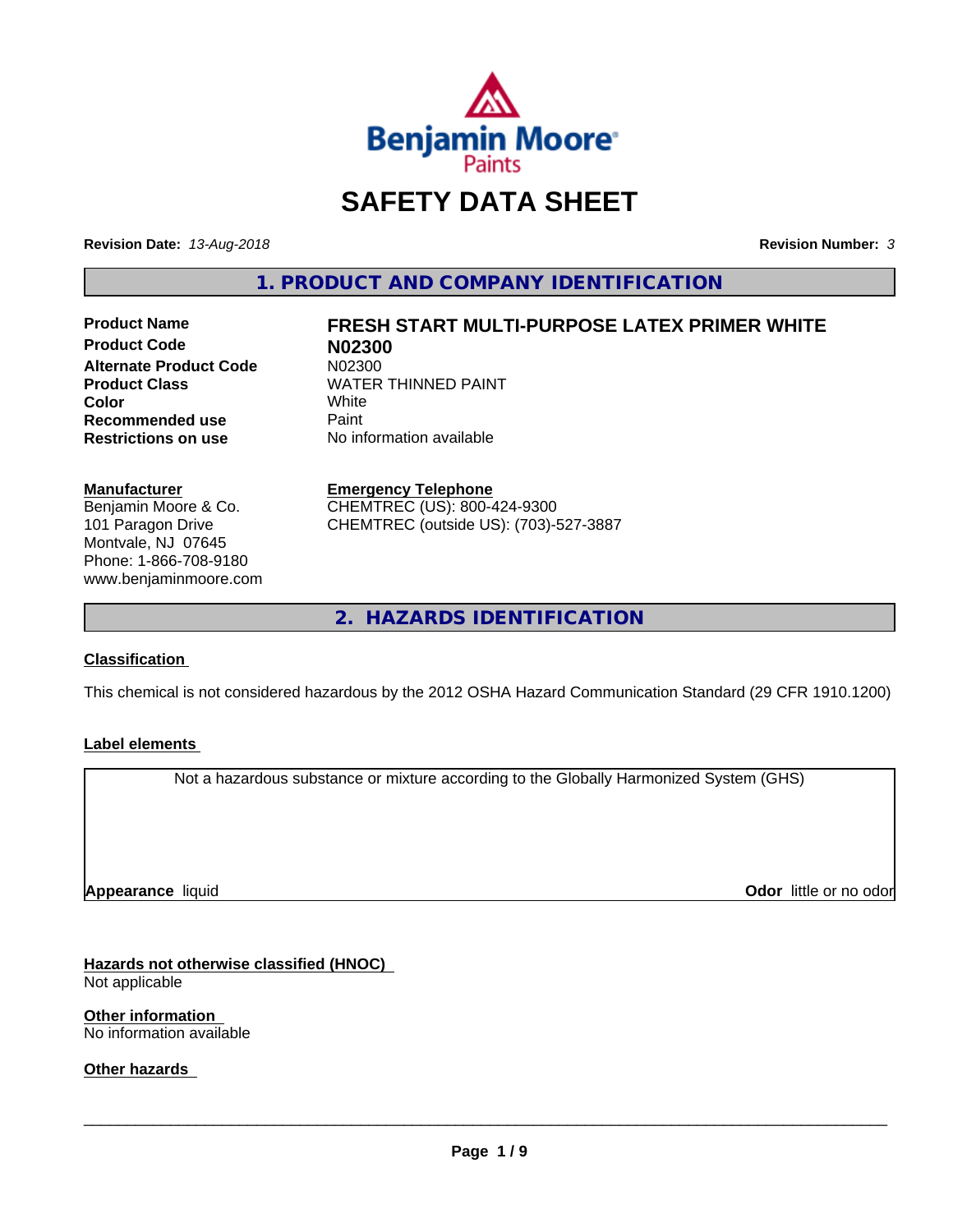May cause allergic skin reaction

# **3. COMPOSITION INFORMATION ON COMPONENTS**

| <b>Chemical name</b>            | <b>CAS No.</b> | Weight-% |
|---------------------------------|----------------|----------|
| Titanium dioxide                | 13463-67-7     |          |
| Zinc oxide                      | 1314-13-2      |          |
| Hexanedioic acid, dihydrazide   | 1071-93-8      |          |
| Sodium C14-C16 olefin sulfonate | 68439-57-6     | U.5      |

|                                                                                                            |               | 4. FIRST AID MEASURES                                                                                      |  |  |
|------------------------------------------------------------------------------------------------------------|---------------|------------------------------------------------------------------------------------------------------------|--|--|
| <b>General Advice</b>                                                                                      |               | No hazards which require special first aid measures.                                                       |  |  |
| <b>Eye Contact</b>                                                                                         | physician.    | Rinse thoroughly with plenty of water for at least 15 minutes and consult a                                |  |  |
| <b>Skin Contact</b>                                                                                        |               | Wash off immediately with soap and plenty of water while removing all<br>contaminated clothes and shoes.   |  |  |
| <b>Inhalation</b>                                                                                          |               | Move to fresh air. If symptoms persist, call a physician.                                                  |  |  |
| Ingestion                                                                                                  | if necessary. | Clean mouth with water and afterwards drink plenty of water. Consult a physician                           |  |  |
| <b>Most Important</b><br><b>Symptoms/Effects</b>                                                           |               | May cause allergic skin reaction.                                                                          |  |  |
| <b>Notes To Physician</b>                                                                                  |               | Treat symptomatically.                                                                                     |  |  |
|                                                                                                            |               | 5. FIRE-FIGHTING MEASURES                                                                                  |  |  |
| <b>Suitable Extinguishing Media</b>                                                                        |               | Use extinguishing measures that are appropriate to local<br>circumstances and the surrounding environment. |  |  |
| As in any fire, wear self-contained breathing apparatus<br><b>Protective Equipment And Precautions For</b> |               |                                                                                                            |  |  |

**Protective Equipment And Precautions For Firefighters**

**Specific Hazards Arising From The Chemical Closed containers may rupture if exposed to fire or** 

**Sensitivity To Mechanical Impact** No

**Sensitivity To Static Discharge** No

**Flash Point Data Flash Point (°F)**<br> **Flash Point (°C)**<br> **Flash Point (°C)**<br> **C Flash Point (°C)**<br>Method

and full protective gear.

pressure-demand, MSHA/NIOSH (approved or equivalent)

extreme heat.

**Not applicable**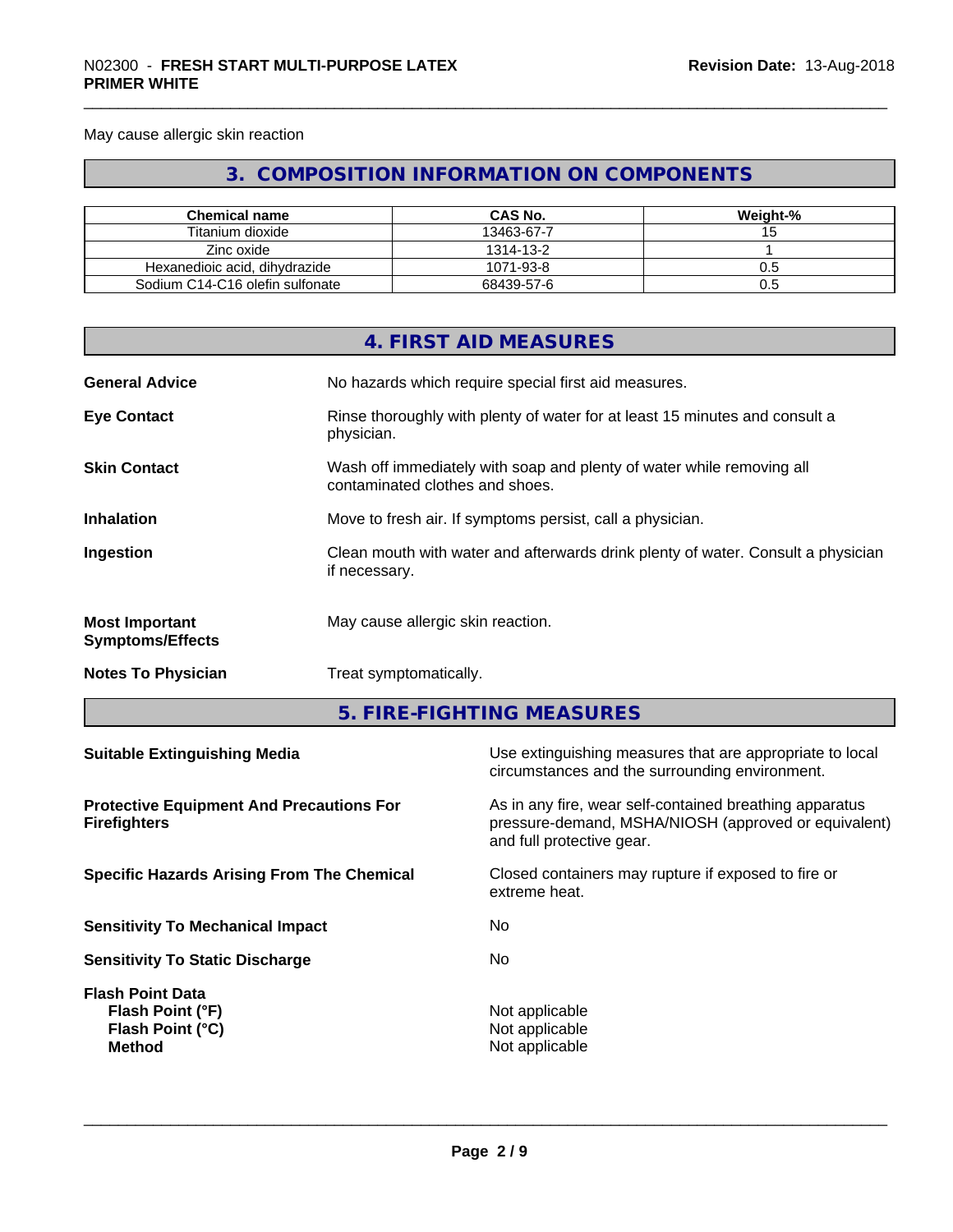#### **Flammability Limits In Air**

**Lower flammability limit:** Not applicable **Upper flammability limit:** Not applicable

**NFPA Health:** 1 **Flammability:** 0 **Instability:** 0 **Special:** Not Applicable

#### **NFPA Legend**

- 0 Not Hazardous
- 1 Slightly
- 2 Moderate
- 3 High
- 4 Severe

*The ratings assigned are only suggested ratings, the contractor/employer has ultimate responsibilities for NFPA ratings where this system is used.*

*Additional information regarding the NFPA rating system is available from the National Fire Protection Agency (NFPA) at www.nfpa.org.*

## **6. ACCIDENTAL RELEASE MEASURES**

| <b>Personal Precautions</b>      | Avoid contact with skin, eyes and clothing. Ensure adequate ventilation.                                                                                                         |  |  |
|----------------------------------|----------------------------------------------------------------------------------------------------------------------------------------------------------------------------------|--|--|
| <b>Other Information</b>         | Prevent further leakage or spillage if safe to do so.                                                                                                                            |  |  |
| <b>Environmental precautions</b> | See Section 12 for additional Ecological Information.                                                                                                                            |  |  |
| <b>Methods for Cleaning Up</b>   | Soak up with inert absorbent material. Sweep up and shovel into suitable<br>containers for disposal.                                                                             |  |  |
|                                  | 7. HANDLING AND STORAGE                                                                                                                                                          |  |  |
| <b>Handling</b>                  | Avoid contact with skin, eyes and clothing. Avoid breathing vapors, spray mists or<br>sanding dust. In case of insufficient ventilation, wear suitable respiratory<br>equipment. |  |  |
| <b>Storage</b>                   | Keep container tightly closed. Keep out of the reach of children.                                                                                                                |  |  |
| <b>Incompatible Materials</b>    | No information available                                                                                                                                                         |  |  |

**8. EXPOSURE CONTROLS/PERSONAL PROTECTION**

#### **Exposure Limits**

| Chemical name    | <b>ACGIH TLV</b>           | <b>OSHA PEL</b>                 |  |
|------------------|----------------------------|---------------------------------|--|
| Titanium dioxide | 10 mg/m $3$ - TWA          | - TWA<br>15 mg/m <sup>3</sup> - |  |
| Zinc oxide       | $2 \text{ mg/m}^3$ - TWA   | 5 mg/m <sup>3</sup> - TWA       |  |
|                  | $10 \text{ mg/m}^3$ - STEL | 15 mg/m $3$ - TWA               |  |

#### **Legend**

ACGIH - American Conference of Governmental Industrial Hygienists Exposure Limits OSHA - Occupational Safety & Health Administration Exposure Limits N/E - Not Established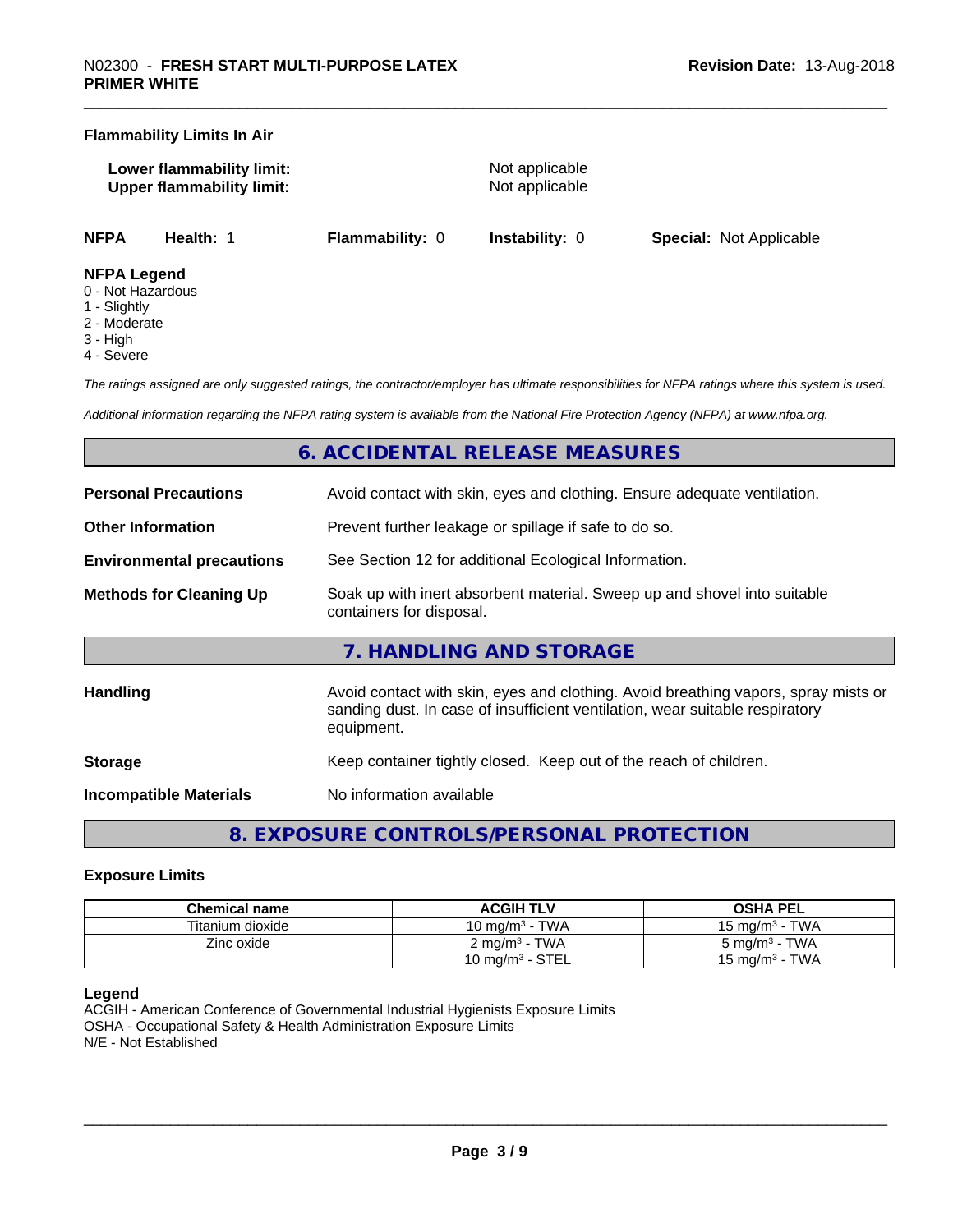| <b>Engineering Measures</b>                                                                                                   | Ensure adequate ventilation, especially in confined areas.                                                                                                  |
|-------------------------------------------------------------------------------------------------------------------------------|-------------------------------------------------------------------------------------------------------------------------------------------------------------|
| <b>Personal Protective Equipment</b><br><b>Eye/Face Protection</b><br><b>Skin Protection</b><br><b>Respiratory Protection</b> | Safety glasses with side-shields.<br>Protective gloves and impervious clothing.<br>In case of insufficient ventilation wear suitable respiratory equipment. |
| <b>Hygiene Measures</b>                                                                                                       | Avoid contact with skin, eyes and clothing. Remove and wash contaminated<br>clothing before re-use. Wash thoroughly after handling.                         |

#### **9. PHYSICAL AND CHEMICAL PROPERTIES**

| Appearance                           | liquid                   |
|--------------------------------------|--------------------------|
| Odor                                 | little or no odor        |
| <b>Odor Threshold</b>                | No information available |
| Density (Ibs/gal)                    | $9.9 - 10.3$             |
| <b>Specific Gravity</b>              | $1.18 - 1.23$            |
| pH                                   | No information available |
| <b>Viscosity (cps)</b>               | No information available |
| Solubility(ies)                      | No information available |
| <b>Water solubility</b>              | No information available |
| <b>Evaporation Rate</b>              | No information available |
| Vapor pressure @20 °C (kPa)          | No information available |
| <b>Vapor density</b>                 | No information available |
| Wt. % Solids                         | $40 - 50$                |
| Vol. % Solids                        | $25 - 35$                |
| Wt. % Volatiles                      | $50 - 60$                |
| Vol. % Volatiles                     | $65 - 75$                |
| <b>VOC Regulatory Limit (g/L)</b>    | < 100                    |
| <b>Boiling Point (°F)</b>            | 212                      |
| <b>Boiling Point (°C)</b>            | 100                      |
| <b>Freezing Point (°F)</b>           | 32                       |
| <b>Freezing Point (°C)</b>           | 0                        |
| Flash Point (°F)                     | Not applicable           |
| Flash Point (°C)                     | Not applicable           |
| <b>Method</b>                        | Not applicable           |
| <b>Flammability (solid, gas)</b>     | Not applicable           |
| <b>Upper flammability limit:</b>     | Not applicable           |
| Lower flammability limit:            | Not applicable           |
| <b>Autoignition Temperature (°F)</b> | No information available |
| <b>Autoignition Temperature (°C)</b> | No information available |
| Decomposition Temperature (°F)       | No information available |
| Decomposition Temperature (°C)       | No information available |
| <b>Partition coefficient</b>         | No information available |

# little or no odor **No information available No information available Viscosity (cps)** No information available **No information available No information available Evaporation Rate** No information available **No information available No information available**<br>40 - 50 **Not applicable Not applicable Not applicable Flammability (solid, gas)** Not applicable **Not applicable Not applicable No information available Autoignition Temperature (°C)** No information available **No information available No information available No information available**

# **10. STABILITY AND REACTIVITY**

**Reactivity** Not Applicable

**Chemical Stability Stable under normal conditions.** 

**Conditions to avoid Conditions to avoid Prevent from freezing.**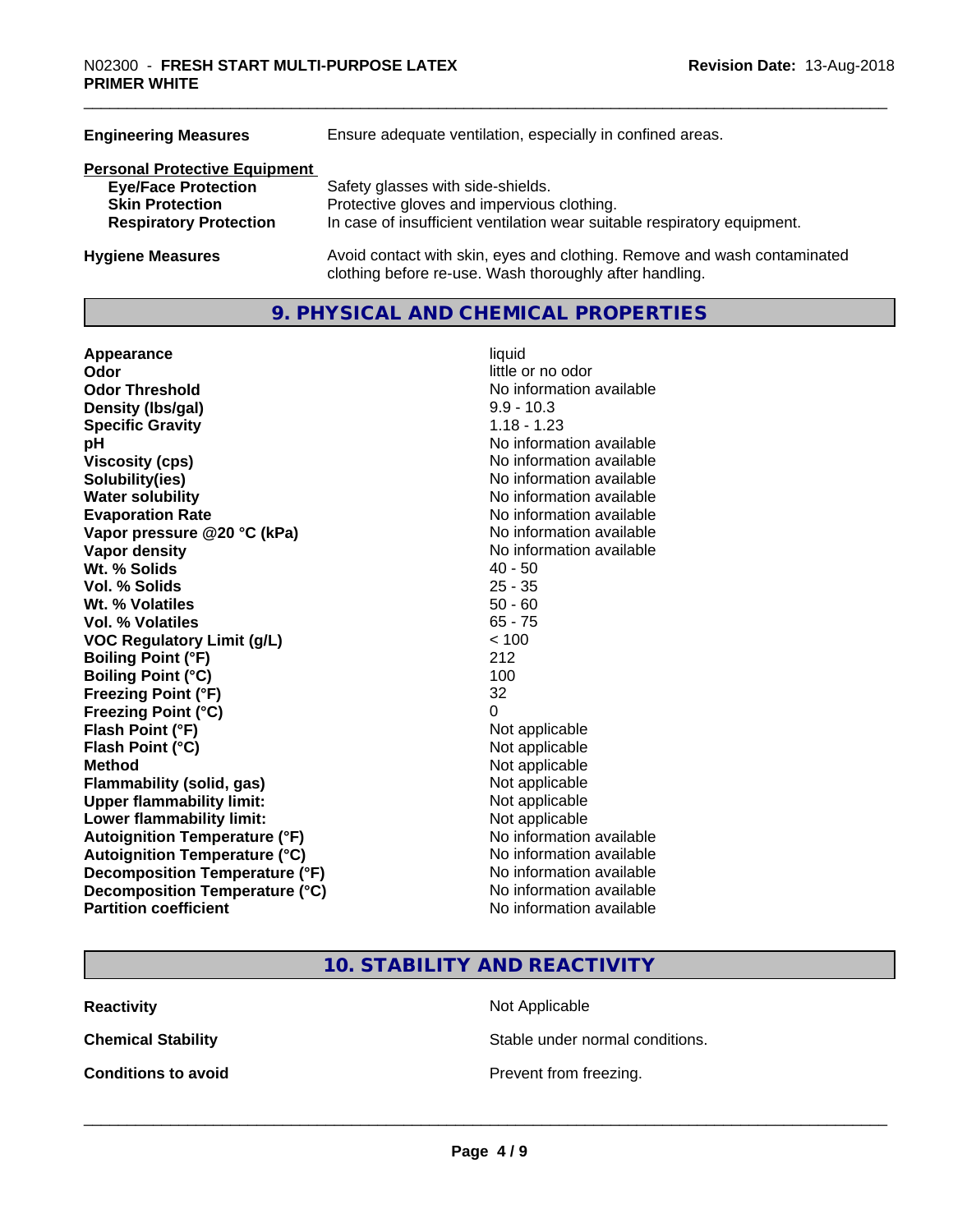| <b>Incompatible Materials</b>                               | No materials to be especially mentioned.                                                                        |
|-------------------------------------------------------------|-----------------------------------------------------------------------------------------------------------------|
| <b>Hazardous Decomposition Products</b>                     | None under normal use.                                                                                          |
| Possibility of hazardous reactions                          | None under normal conditions of use.                                                                            |
|                                                             | 11. TOXICOLOGICAL INFORMATION                                                                                   |
| <b>Product Information</b>                                  |                                                                                                                 |
| Information on likely routes of exposure                    |                                                                                                                 |
| <b>Principal Routes of Exposure</b>                         | Eye contact, skin contact and inhalation.                                                                       |
| <b>Acute Toxicity</b>                                       |                                                                                                                 |
| <b>Product Information</b>                                  | No information available                                                                                        |
|                                                             | Symptoms related to the physical, chemical and toxicological characteristics                                    |
| <b>Symptoms</b>                                             | No information available                                                                                        |
|                                                             | Delayed and immediate effects as well as chronic effects from short and long-term exposure                      |
| Eye contact                                                 | May cause slight irritation.                                                                                    |
| <b>Skin contact</b>                                         | Substance may cause slight skin irritation. Prolonged or repeated contact may dry<br>skin and cause irritation. |
| <b>Inhalation</b>                                           | May cause irritation of respiratory tract.                                                                      |
| Ingestion                                                   | Ingestion may cause gastrointestinal irritation, nausea, vomiting and diarrhea.                                 |
| <b>Sensitization</b>                                        | May cause an allergic skin reaction                                                                             |
| <b>Neurological Effects</b>                                 | No information available.                                                                                       |
| <b>Mutagenic Effects</b>                                    | No information available.<br>No information available.                                                          |
| <b>Reproductive Effects</b>                                 | No information available.                                                                                       |
| <b>Developmental Effects</b><br><b>Target organ effects</b> | No information available.                                                                                       |
| <b>STOT - single exposure</b>                               | No information available.                                                                                       |
| <b>STOT - repeated exposure</b>                             | No information available.                                                                                       |
| Other adverse effects                                       | No information available.                                                                                       |
| <b>Aspiration Hazard</b>                                    | No information available                                                                                        |
| <b>Numerical measures of toxicity</b>                       |                                                                                                                 |
|                                                             | The following values are calculated based on chapter 3.1 of the GHS document                                    |
| <b>ATEmix (oral)</b>                                        | 28311 mg/kg                                                                                                     |
| <b>Component Information</b>                                |                                                                                                                 |
| Titanium dioxide                                            |                                                                                                                 |
| LD50 Oral: > 10000 mg/kg (Rat)<br>Zinc oxide                |                                                                                                                 |
|                                                             |                                                                                                                 |

LD50 Oral: 5000 mg/kg (Rat) LC50 Inhalation (Dust): > 5700 mg/m³ (Rat, 4 hr.)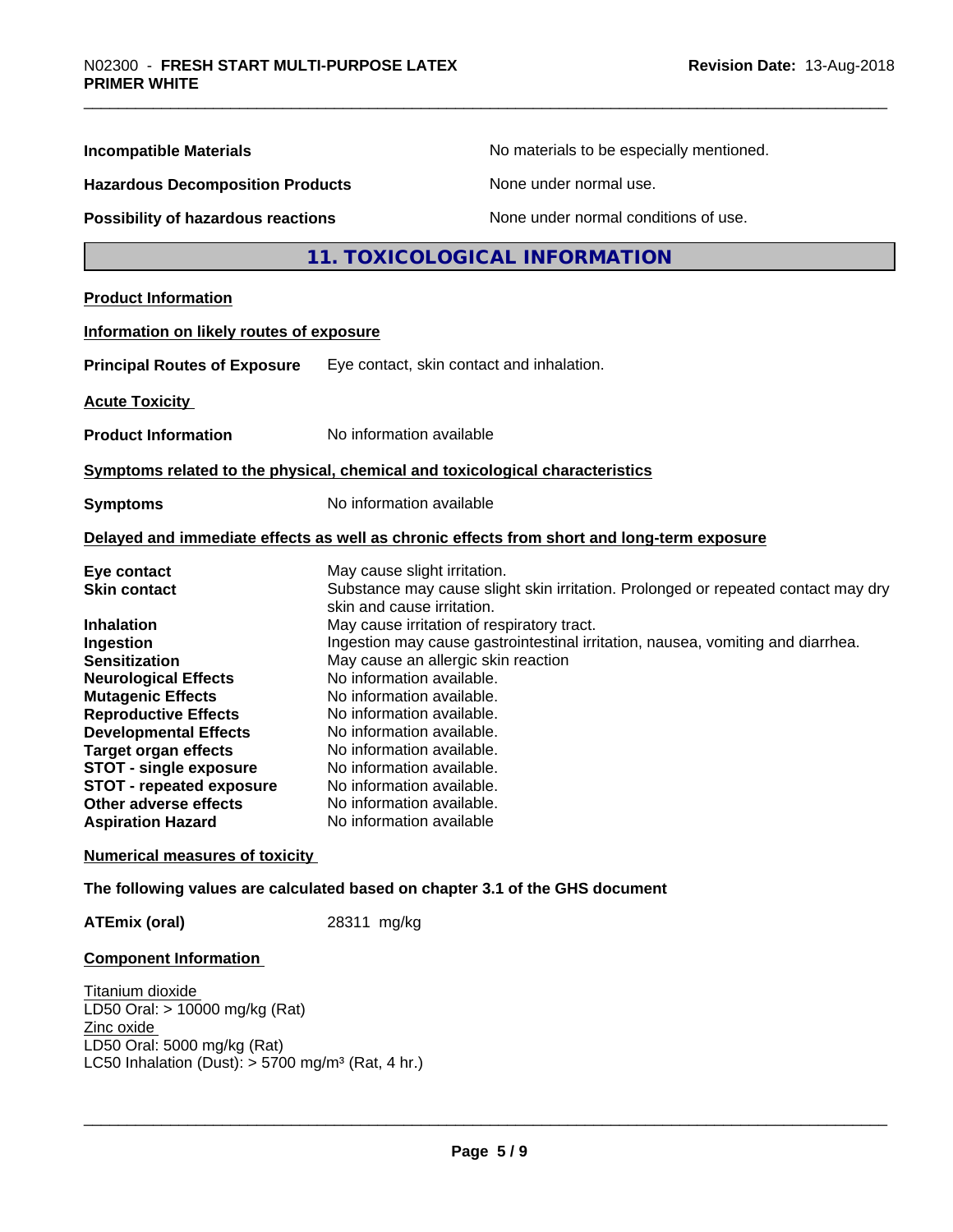#### **Carcinogenicity**

*The information below indicateswhether each agency has listed any ingredient as a carcinogen:.*

| <b>Chemical name</b>                    | <b>IARC</b>                    | <b>NTP</b> | ៱ເມ∧<br>שטש |
|-----------------------------------------|--------------------------------|------------|-------------|
|                                         | .<br>2B<br>-<br>Possible Human |            | Listed      |
| بالمواقعة المراد<br>dioxide<br>Titanium | Carcinogen                     |            |             |

• Although IARC has classified titanium dioxide as possibly carcinogenic to humans (2B), their summary concludes: "No significant exposure to titanium dioxide is thought to occur during the use of products in which titanium dioxide is bound to other materials, such as paint."

#### **Legend**

IARC - International Agency for Research on Cancer NTP - National Toxicity Program OSHA - Occupational Safety & Health Administration

**12. ECOLOGICAL INFORMATION**

#### **Ecotoxicity Effects**

The environmental impact of this product has not been fully investigated.

#### **Product Information**

#### **Acute Toxicity to Fish**

No information available

#### **Acute Toxicity to Aquatic Invertebrates**

No information available

#### **Acute Toxicity to Aquatic Plants**

No information available

#### **Persistence / Degradability**

No information available.

#### **Bioaccumulation**

No information available.

#### **Mobility in Environmental Media**

No information available.

#### **Ozone**

No information available

#### **Component Information**

#### **Acute Toxicity to Fish**

Titanium dioxide  $LC50:$  > 1000 mg/L (Fathead Minnow - 96 hr.)

#### **Acute Toxicity to Aquatic Invertebrates**

No information available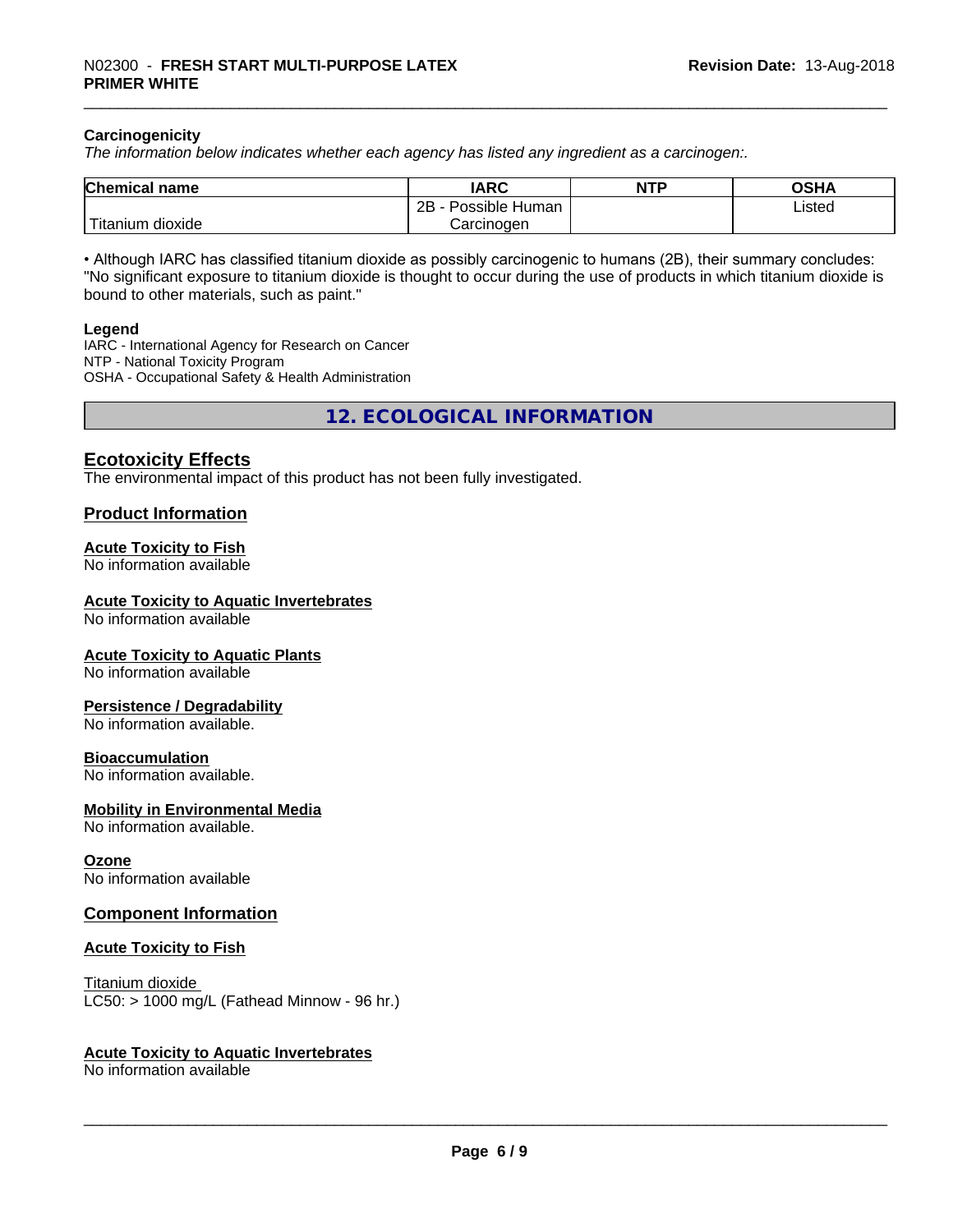#### **Acute Toxicity to Aquatic Plants**

No information available

|                              | 13. DISPOSAL CONSIDERATIONS                                                                                                                                                                                               |  |
|------------------------------|---------------------------------------------------------------------------------------------------------------------------------------------------------------------------------------------------------------------------|--|
| <b>Waste Disposal Method</b> | Dispose of in accordance with federal, state, and local regulations. Local<br>requirements may vary, consult your sanitation department or state-designated<br>environmental protection agency for more disposal options. |  |
|                              | 14. TRANSPORT INFORMATION                                                                                                                                                                                                 |  |
| <b>DOT</b>                   | Not regulated                                                                                                                                                                                                             |  |
| <b>ICAO / IATA</b>           | Not regulated                                                                                                                                                                                                             |  |
| <b>IMDG/IMO</b>              | Not regulated                                                                                                                                                                                                             |  |
|                              | <b>15. REGULATORY INFORMATION</b>                                                                                                                                                                                         |  |

#### **International Inventories**

| <b>TSCA: United States</b> | Yes - All components are listed or exempt. |
|----------------------------|--------------------------------------------|
| <b>DSL: Canada</b>         | Yes - All components are listed or exempt. |

#### **Federal Regulations**

#### **SARA 311/312 hazardous categorization**

| Acute health hazard               | Nο |
|-----------------------------------|----|
| Chronic Health Hazard             | Nο |
| Fire hazard                       | Nο |
| Sudden release of pressure hazard | Nο |
| Reactive Hazard                   | N٥ |

#### **SARA 313**

Section 313 of Title III of the Superfund Amendments and Reauthorization Act of 1986 (SARA). This product contains a chemical or chemicals which are subject to the reporting requirements of the Act and Title 40 of the Code of Federal Regulations, Part 372:

*None*

**Clean Air Act,Section 112 Hazardous Air Pollutants (HAPs) (see 40 CFR 61)**

This product contains the following HAPs:

*None*

## **US State Regulations**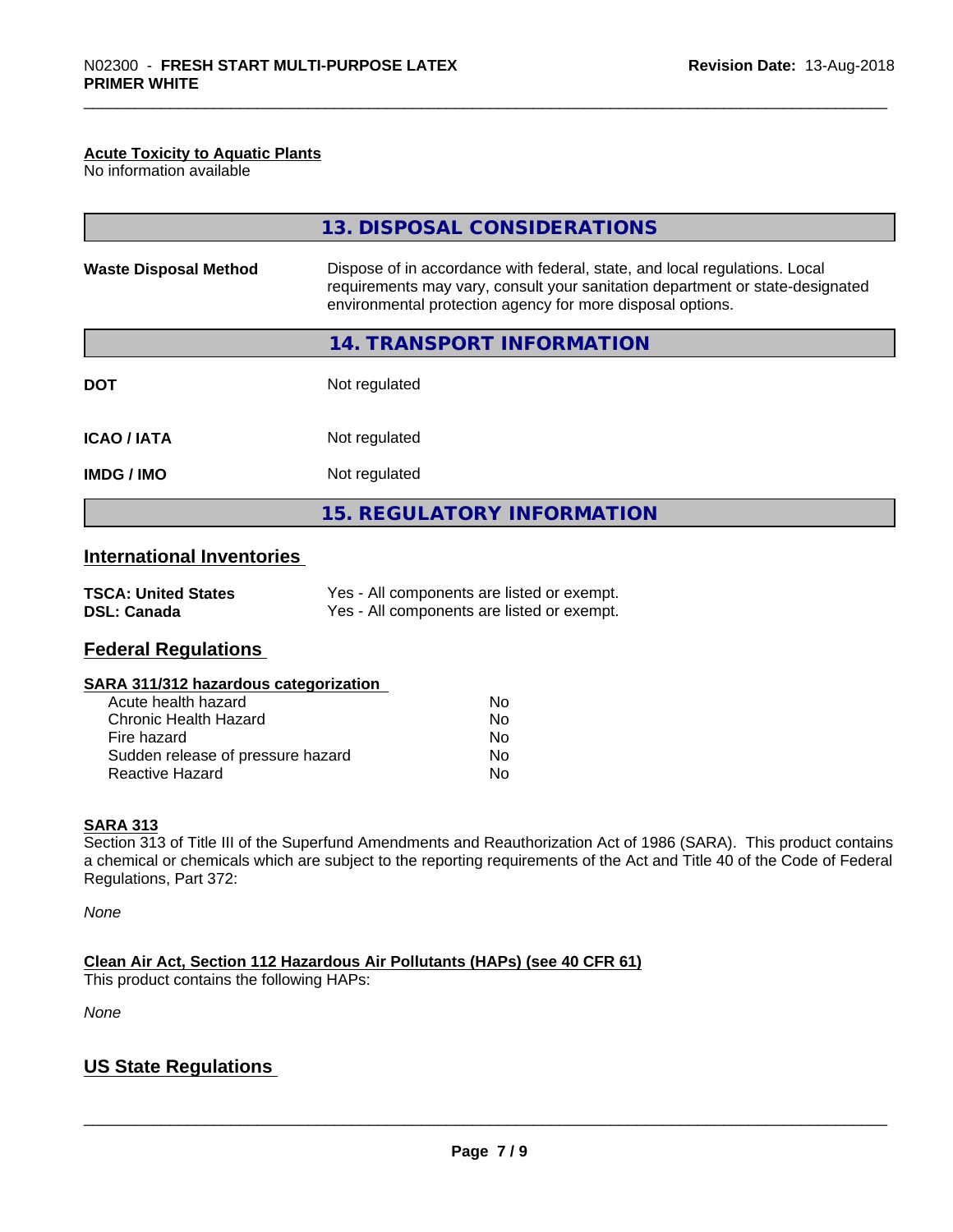#### **California Proposition 65**

**A** WARNING: Cancer and Reproductive Harm– www.P65warnings.ca.gov

#### **State Right-to-Know**

| .<br>$\mathsf{u}$ nem<br>name<br>''''''' | פתח<br>шa<br>บแนวចแฉ | אומ<br>$-1$ | vlvania |
|------------------------------------------|----------------------|-------------|---------|
| $- \cdot$ .<br>dioxide<br>anıun<br>ıtaı  |                      |             |         |

**Legend**

X - Listed

| <b>16. OTHER INFORMATION</b>                                                                                                                          |                                                    |                                                                            |                      |                                                                                                                                                 |  |  |
|-------------------------------------------------------------------------------------------------------------------------------------------------------|----------------------------------------------------|----------------------------------------------------------------------------|----------------------|-------------------------------------------------------------------------------------------------------------------------------------------------|--|--|
| HMIS -                                                                                                                                                | Health: 1                                          | <b>Flammability: 0</b>                                                     | <b>Reactivity: 0</b> | $PPE: -$                                                                                                                                        |  |  |
| <b>HMIS Legend</b><br>0 - Minimal Hazard<br>1 - Slight Hazard<br>2 - Moderate Hazard<br>3 - Serious Hazard<br>4 - Severe Hazard<br>* - Chronic Hazard | present under the actual normal conditions of use. | X - Consult your supervisor or S.O.P. for "Special" handling instructions. |                      | Note: The PPE rating has intentionally been left blank. Choose appropriate PPE that will protect employees from the hazards the material will   |  |  |
|                                                                                                                                                       |                                                    |                                                                            |                      | Caution: HMIS® ratings are based on a 0-4 rating scale, with 0 representing minimal hazards or risks, and 4 representing significant hazards or |  |  |

*Caution: HMISÒ ratings are based on a 0-4 rating scale, with 0 representing minimal hazards or risks, and 4 representing significant hazards or risks. Although HMISÒ ratings are not required on MSDSs under 29 CFR 1910.1200, the preparer, has chosen to provide them. HMISÒ ratings are to be used only in conjunction with a fully implemented HMISÒ program by workers who have received appropriate HMISÒ training. HMISÒ is a registered trade and service mark of the NPCA. HMISÒ materials may be purchased exclusively from J. J. Keller (800) 327-6868.*

 **WARNING!** If you scrape, sand, or remove old paint, you may release lead dust. LEAD IS TOXIC. EXPOSURE TO LEAD DUST CAN CAUSE SERIOUS ILLNESS, SUCH AS BRAIN DAMAGE, ESPECIALLY IN CHILDREN. PREGNANT WOMEN SHOULD ALSO AVOID EXPOSURE.Wear a NIOSH approved respirator to control lead exposure. Clean up carefully with a HEPA vacuum and a wet mop. Before you start, find out how to protect yourself and your family by contacting the National Lead Information Hotline at 1-800-424-LEAD or log on to www.epa.gov/lead.

| <b>Prepared By</b>                               | <b>Product Stewardship Department</b><br>Benjamin Moore & Co.<br>101 Paragon Drive<br>Montvale, NJ 07645<br>800-225-5554 |  |
|--------------------------------------------------|--------------------------------------------------------------------------------------------------------------------------|--|
| <b>Revision Date:</b><br><b>Revision Summary</b> | 13-Aug-2018<br>Not available                                                                                             |  |

Disclaimer